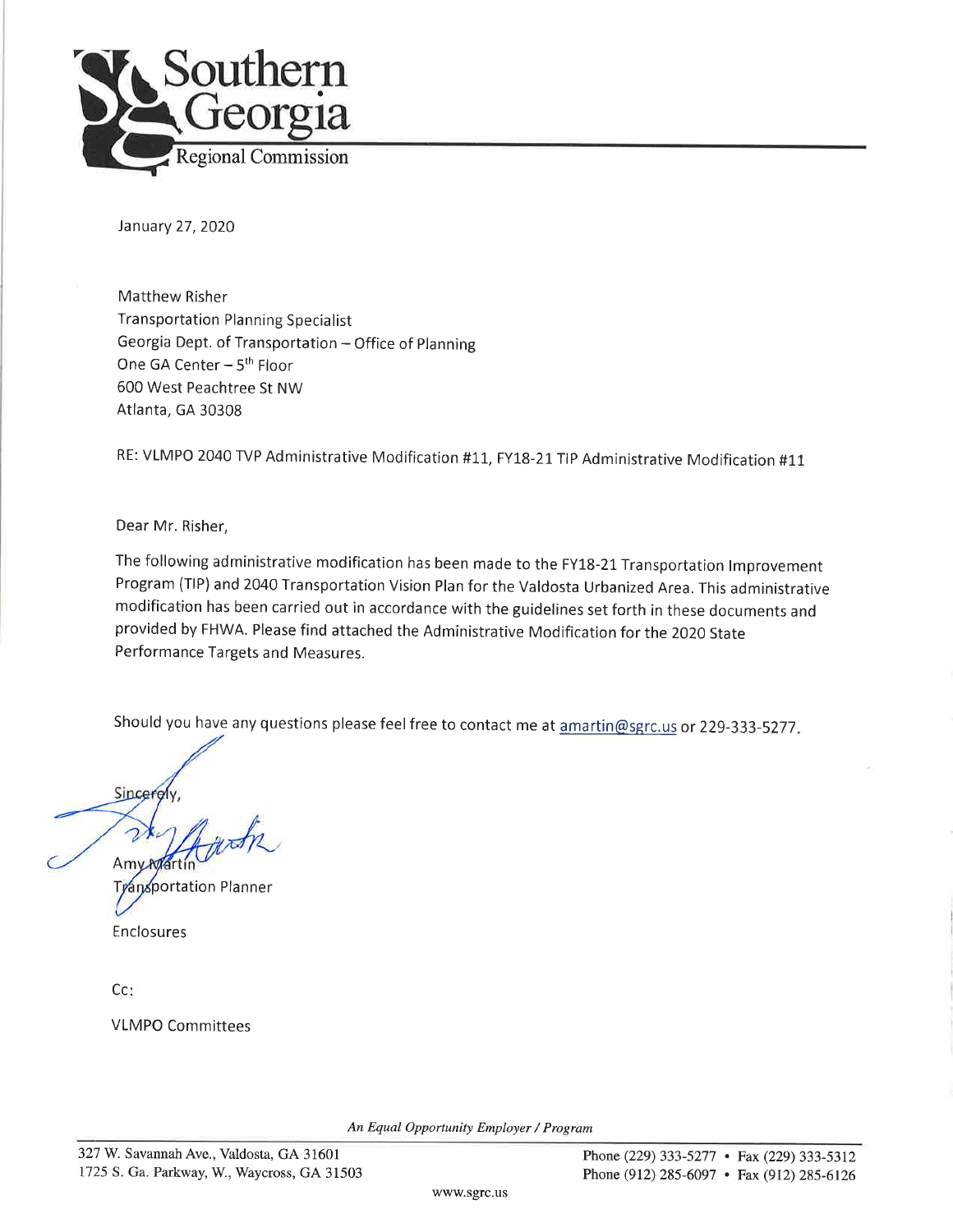## National Transportation Performance Measures and State **Targets**

ransportation Performance Measurement allows for performance and outcome based programs that will help the Valdosta-Lowndes MPO (VLMPO) make progress toward achieving national and local performance goals as well as improve project-decision making. The Moving Ahead for Progress in the 21<sup>st</sup> Century Act (MAP-21), which was replaced with the Fixing America's Surface Transportation Act (FAST Act) requires states and MPOs to develop performance measures for their long range transportation plans. While the law provides broad national goals for performance measures, the states and MPOs are required to coordinate to develop measures and targets for transportation plans based on regulations promulgated by the Federal Highway and Transit Administrations. T<br>Valder

There is a total of seven national performance goal areas. These seven national performance goals were discussed in further detail to the state and MPO's at the July 11, 2017 and September 25, 2017 GAMPO meetings. The first national goal to be implemented was the national safety performance goal, MPOs and states worked together to identify safety targets (Table 1). These targets were adopted by the state and staff recommended that the VLMPO adopt the state targets as well. On February 22, 2018 and September 5, 2018, the VLMPO Policy Committee adopted the states targets for PM1, PM2, and PM3. The VLMPO will continue to work with GDOT on initiatives that will help to achieve the adopted targets, resulting in a significant reduction in traffic fatalities and serious injuries on all public roads.

|                                                                        | <b>Current</b><br><b>State Safety</b>            | <b>Previous</b><br><b>State Safety</b><br><b>Targets</b><br>(2015-2019<br>moving AVG) |  |  |
|------------------------------------------------------------------------|--------------------------------------------------|---------------------------------------------------------------------------------------|--|--|
| <b>Performance</b><br><b>Measure</b>                                   | <b>Targets</b><br>$(2016 - 2020)$<br>moving AVG) |                                                                                       |  |  |
| # of Fatalities                                                        | 1,698                                            | 1,655                                                                                 |  |  |
| Rate of Fatalities<br>per 100 million<br>VMT                           | 1.28                                             | 1.31                                                                                  |  |  |
| Number of<br>Serious Injuries                                          | 24,094                                           | 24,324                                                                                |  |  |
| Rate of Serious<br>Injuries per 100<br>million VMT                     | 21.8                                             | 18.9                                                                                  |  |  |
| Total Number of<br>Non-Motorized<br>Fatalities and<br>Serious Injuries | 1,163                                            | 1,126                                                                                 |  |  |

*Table 1. Safety Performance State Targets.*

The national goals in the table below are Pavement and Bridge Condition, System Reliability, Congestion Reduction, and Freight Movement / Economic Vitality Measures. GDOT has created and adopted the following state targets for these national performance measures and the VLMPO Policy Committee has adopted these state targets as well.

*Table 2. Infrastructure, Reliability, Congestion Measures and State Targets.*

| <b>National Infrastructure</b><br><b>Performance Measures</b><br>(PM2 & PM3) | <b>State Infrastructure,</b><br>Congestion,<br><b>Reliability Targets</b> |
|------------------------------------------------------------------------------|---------------------------------------------------------------------------|
| % Good Interstate                                                            | $>= 50%$                                                                  |
| % Poor Interstate                                                            | $\leq$ 5%                                                                 |
| % Good Non-Interstate NHS                                                    | $>= 40%$                                                                  |
| % Poor Non-Interstate NHS                                                    | $\leq$ 12%                                                                |
| % Good                                                                       | $>= 60\%$                                                                 |
| % Poor                                                                       | $\leq$ 10%                                                                |
| % Person-miles traveled on<br>the Interstate<br>(2 and 4 year targets)       | 2-year: 73%; 4-<br>year: 67%                                              |
| % Person-miles traveled on<br>non-Interstate NHS (2 and 4<br>year targets)   | 2-year: NA; 4-year:<br>81%                                                |
| <b>TTTR Index</b><br>(2 and 4 year targets)                                  | 2-year: 1.66; 4-<br>year: 1.78                                            |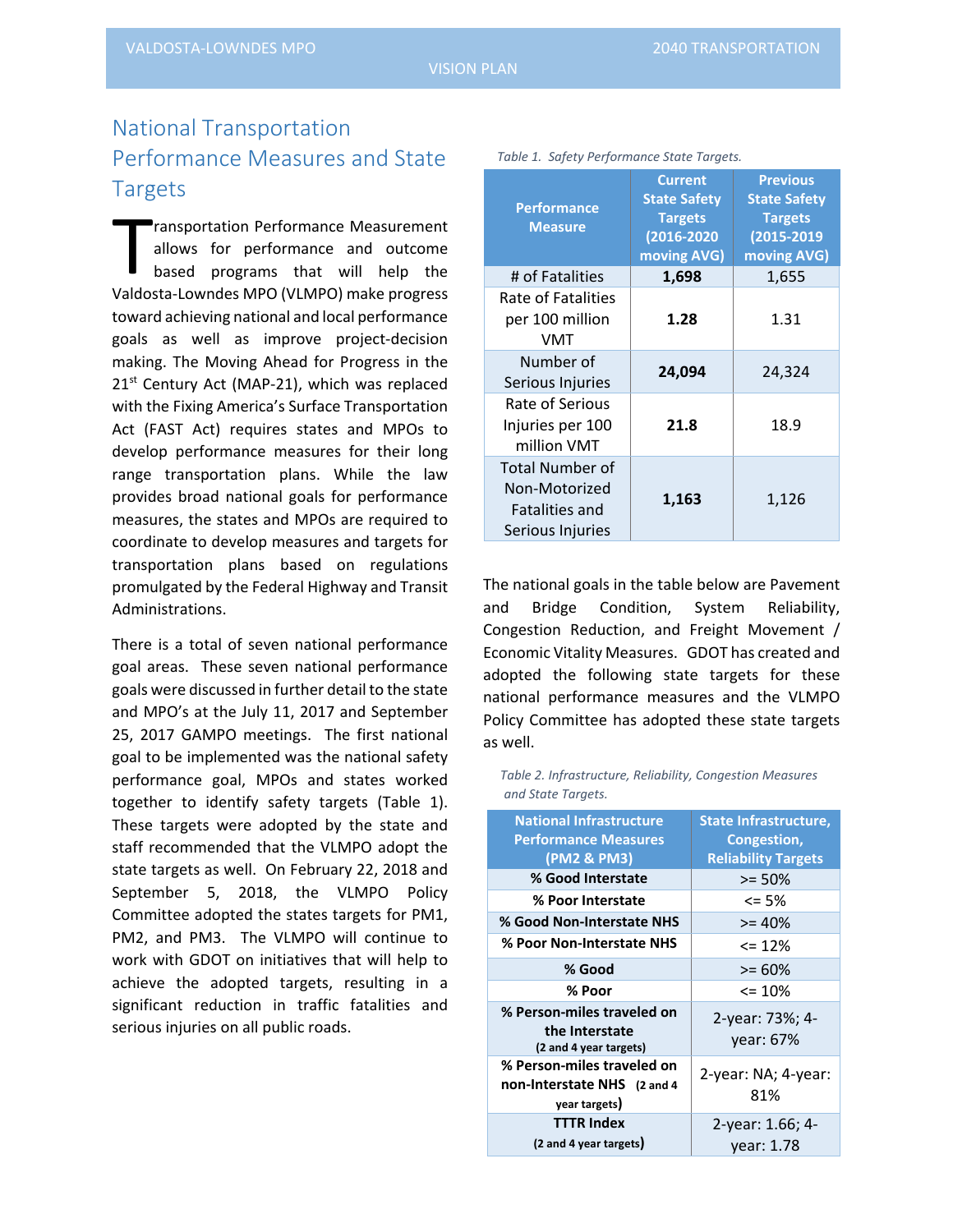The VLMPO will report on the safety of the transportation system through a System Performance Report that will be published annually in VLMPO transportation plans and programs. This report will explain progress made towards achieving the state targets identified in Tables 1 and 2.

The VLMPO will continue to work with GDOT to develop targets for the national performance measures as key implementation dates arrive. The list below provides more detail about the seven national performance measures and their implementation dates (as identified in 23 USC 150(b)):

- **Safety Performance** To achieve a significant reduction in traffic fatalities and serious injuries on all public roads. The safety performance targets were originally adopted by the VLMPO Policy Committee on February 22, 2018 and have been updated by administrative modification accordingly.
	- $\circ$  # of fatalities below 1,698
	- o Rate of fatalities per 100 million VMT – below 1.28
	- o # of serious injuries below 24,094
	- o Rate of serious injuries per 100 million VMT – below 21.8
	- o Total # of non-motorized fatalities and serious injuries – below 1,163
- **Pavement and Bridge Condition -** to maintain the highway infrastructure in a state of good repair. The Pavement and Bridge Condition targets were adopted by the VLMPO Policy Committee on September 5, 2018.
	- o Pavement Condition
		- % Good Interstate > = 50%
		- $\blacksquare$  % Poor Interstate < = 5%
		- % Good Non-Interstate  $N$ HS  $>$  = 40%
		- % Poor Non-Interstate  $N$ HS  $<$  = 12%
- o Bridge Condition
	- $\degree$  % Good  $>$  = 60%
		- $\degree$  % Poor  $\lt$  = 10%
- **System Reliability** to improve the efficiency of the surface transportation system. The System Reliability targets were adopted by the VLMPO Policy Committee on September 5, 2018.
	- o % person-miles traveled on the Interstate - 2-year: 73%; 4-year: 67%
	- o % person-miles traveled on non-Interstate NHS - 2-year: NA; 4 year: 81%
- **Congestion Reduction** to achieve a significant reduction in congestion on the National Highway System (Due Date: no later than May 20, 2019);
	- o Excessive Delay
	- o % Non-Single SOV Travel
- **Freight Movement and Economic Vitality** - to improve the national freight network, strengthen the ability of rural communities to access national and international trade markets, and support regional economic development (Due Date: VLMPO no later than November 12, 2019);
	- o Truck Travel Time Reliability (2 and 4 year targets) - 2-year: 1.66; 4-year: 1.78
- **Environmental Sustainability** to enhance the performance of the transportation system while protecting and enhancing the natural environment;
- **Reduced Project Delivery**  to reduce project costs, promote jobs and the economy, and expedite the movement of people and goods by accelerating project completion through eliminating delays in the project development and delivery process.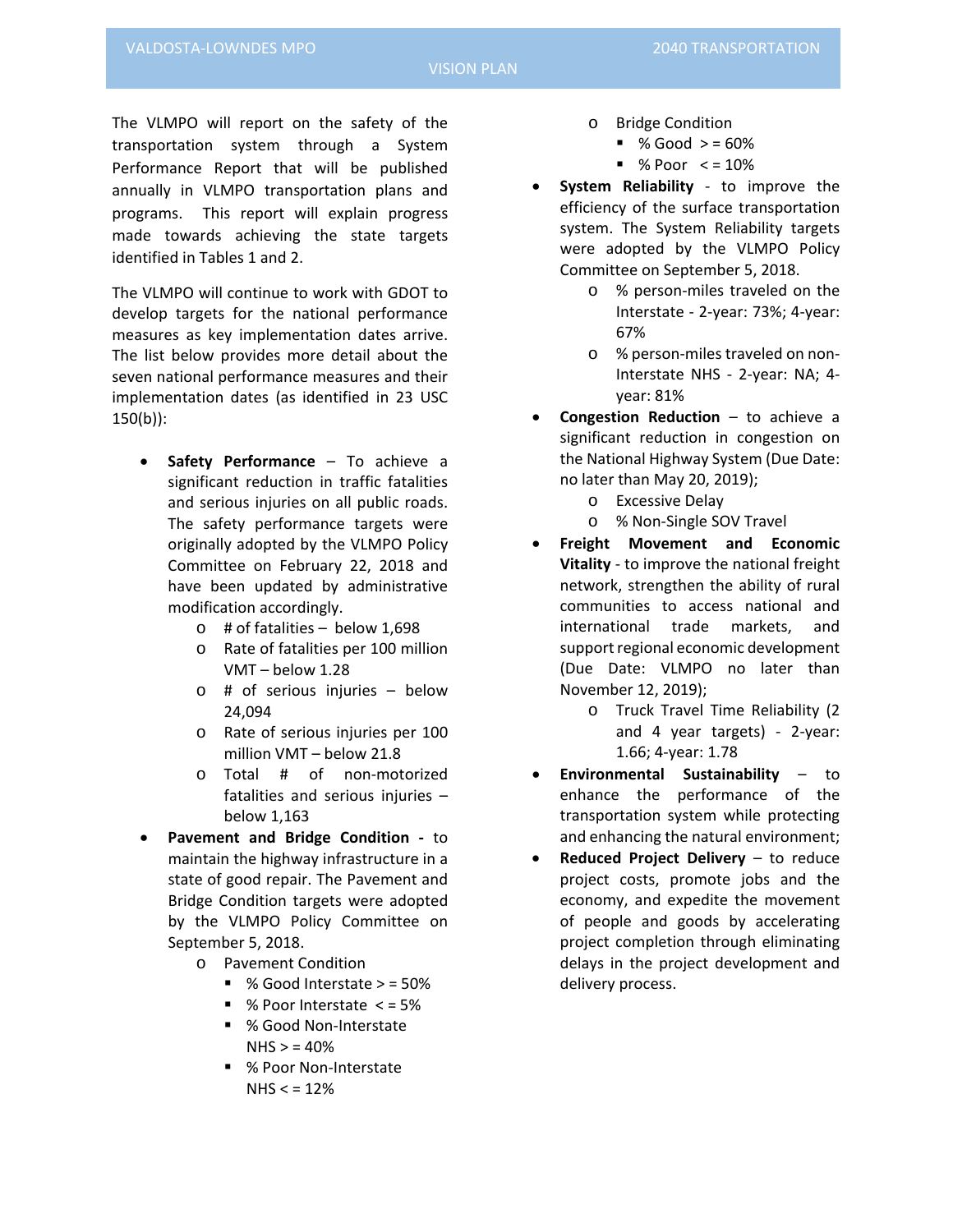VALDOSTA-LOWNDES MPO 2040 TRANSPORTATION

<span id="page-3-2"></span><span id="page-3-1"></span><span id="page-3-0"></span>

VISION PLAN

|                         | <b>CCV Aspirational Goals and Transportation Objectives</b>                                                                                                                                                             | <b>Planning Factors &amp; Performance</b><br><b>Themes</b>                                           | <b>Performance Measure</b>                                            | <b>Performance Target</b>     | <b>Implementation Strategies</b>                                                                               |
|-------------------------|-------------------------------------------------------------------------------------------------------------------------------------------------------------------------------------------------------------------------|------------------------------------------------------------------------------------------------------|-----------------------------------------------------------------------|-------------------------------|----------------------------------------------------------------------------------------------------------------|
| $\mathbf{1}$            | Support Regional Economic Engines and Public/Private Collaboration through<br>Accessible, Multi-Modal* Transportation Systems^ for the Movement of People and<br>Goods.                                                 | Freight Movement and Economic<br>Vitality <sup>+</sup>                                               | Truck Travel Time Reliability (TTTR) Index                            | 2-year: 1.66; 4-year:<br>1.78 | The VLMPO Shall Complete a<br>Downtown Truck Traffic and<br><b>Regional Truck Route Study</b>                  |
| $\overline{2}$          | Coordinate Workforce Training Opportunities Through Public/Private Partnerships<br>that are Available Through Affordable, Accessible, Multi-Modal Transportation Systems<br>for the Movement of People.                 | Freight Movement and Economic<br>Vitality <sup>+</sup>                                               | % increase in transit ridership for jobs (TBD)                        | To Be Determined              | The VLMPO Will Work with<br><b>Private Transportation</b><br>Providers to Improve<br><b>Workforce Mobility</b> |
| $\overline{\mathbf{3}}$ | Develop Basic Transportation and Utility Infrastructure that Promotes Economic<br>Investment through Accessible, Multi-Modal Transportation Projects for the<br>Movement of People and Goods.                           | Infrastructure Condition+,<br>Congestion Reduction <sup>+</sup> , System<br>Reliability <sup>+</sup> | % of projects completed on budget (TBD)                               | To Be Determined              | The VLMPO Shall Support New<br>Funding Sources for Funding a<br><b>Multi-Modal Transportation</b><br>System    |
| 4                       | Support Communitywide Partnerships that Encourage Entrepreneurship and Small<br>Business Development and Educate the Public on How Transportation Investments<br>Impact Economic Development.                           | Freight Movement and Economic<br>Vitality <sup>+</sup>                                               | % of projects completed on time (TBD)                                 | To Be Determined              | The VLMPO Will Provide<br><b>Information and Bidding</b><br>Opportunities for Local<br><b>Businesses</b>       |
| 5                       | Maintain a Fully Funded and Coordinated Regional Economic Development Strategy<br>Promoting Public/Private Partnerships and Educate Elected Officials on How<br>Transportation Investments Impact Economic Development. | Freight Movement and Economic<br>Vitality <sup>+</sup>                                               | % of the person-miles traveled on the Interstate<br>that are reliable | 2-year: 73%; 4-year:<br>67%   | The VLMPO Will Analyze and<br>Report on Transportation<br>Investment Impacts on<br><b>Economic Development</b> |
| 6                       | Support Education Programs that Ensure Students are Ready to Meet the Needs of a<br>21st Century Workforce through Affordable, Accessible, Multi-Modal Transportation<br>Systems for the Movement of People.            | Freight Movement and Economic<br>Vitality <sup>+</sup>                                               | # of miles of bicycle and/or pedestrian<br>infrastructure             | To Be Determined              | The VLMPO Shall Prioritize<br>Projects that Improve Access<br>to Schools Students                              |
| $\overline{\mathbf{z}}$ | Promote Healthy Eating and Active Lifestyles Throughout the Community by<br>Implementing Transportation Strategies of Livable Communities that Promote an<br>Active, Healthy Lifestyle                                  | Community Quality of Life                                                                            | Increase in County Health Ranking <sup>#</sup>                        | To Be Determined              | The VLMPO Will be a<br>Community Leader in<br>Supporting Infrastructure for<br>Healthy, Active Lifestyles      |
| 8                       | Provide Affordable, Accessible Healthcare to a Growing Regional Population by<br>Implementing Bicycle and Pedestrian Transportation Projects that Promote an Active,<br>Healthy Lifestyle.                              | Community Quality of Life                                                                            | % increase in road mileage identified as Complete<br><b>Streets</b>   | To Be Determined              | The VLMPO Shall Identify All<br>Roadways According to<br><b>Complete Street Standards</b>                      |
|                         |                                                                                                                                                                                                                         |                                                                                                      | % of Interstate System Pavements in Good/Poor<br>Condition            | $>$ = 50% / < = 5%            |                                                                                                                |
| 9                       | Coordinate Emergency Response to Disasters for a Resilient Community that has Well-<br>Maintained Transportation Infrastructure.                                                                                        | Infrastructure Condition+                                                                            | % of non-Interstate NHS pavements in Good/Poor<br>Condition           | $> 40\% / 5 = 12\%$           | The VLMPO Shall Work with<br><b>Local Governments to Develop</b><br>an Asset Management Plan                   |
|                         |                                                                                                                                                                                                                         |                                                                                                      | % of NHS Bridges in Good/Poor Condition                               | $> 50\% / 5 = 10\%$           |                                                                                                                |

 $t$  MAP-21 and FAST Act National Performance Goal

‡ www.countyhealthranking.com

<sup>\*</sup> Multi-Modal Transportation System is defined to include all of the following (but is not limited to, and each are mutually exclusive of one another): roadways (and all right-of-way for utility infrastructure), airports,